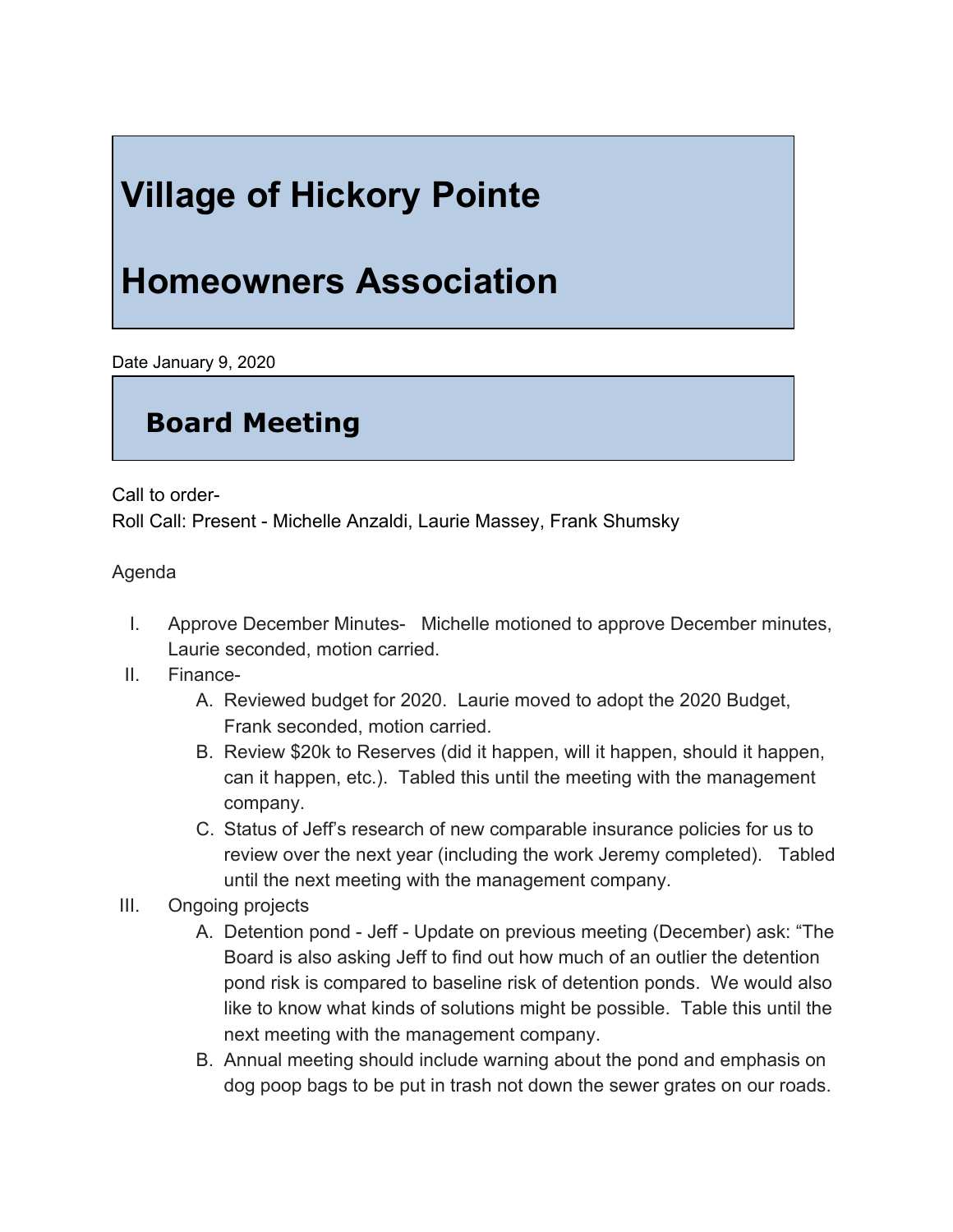This will be included in the meeting. Jeremy will discuss this at the meeting.

- C. Frank's draft of a letter for new homeowners review. (Highlights indicate to check if the letter has these items or refers to where information regarding these items are located.) The welcome letter could include pool rules, by-laws, risk of detention pond, being responsible regarding your dog's feces, location of FAQs, website, shoveling sidewalks, etc.. This will be moved as a project to do after the annual meeting.
- D. Frank requested we evaluate killing mosquitoes in the pond. Frank will make a proposal. Probably will do this in the spring.
- IV. Aesthetic Committee:
	- A. Rotting Trim
		- 1. Status of Michelle's motion to refer four cases to the attorney for suit on the enforcement of bylaws. Will need to ask Jeff about this.
- V. Pool ask Jeff if the pool furniture has been delivered.
- VI. Update on Legal-
	- A. Collections nothing report

VII. Bylaws - Waiting for the revised copy from the attorney and then will discuss steps. VIII. New Business-

- A. Annual Meeting
	- a. Motion to set the dues at \$420 by Frank, Laurie seconded. Motion carried.
	- b. There will be no installment payments this year.
	- c. Request Jeff prepare an Annual letter removing the installment payments.
	- d. We need to set a date for the annual meeting. We are looking for room availability for April, Michelle will circulate to the Board the dates available.
	- e. Develop Agenda for Annual meeting and discussion points. This will be done in February.
	- f. Discussed the possibility of having the Pittsfield come to our annual meeting to discuss community safety issues - Frank will drive this at the meeting. Michelle will contact Ritchie Coleman.
- B. Pond "status" was reviewed and a field assessment was conducted for plants and species (both native and invasive). Board is not clear what next steps should be, could be or priorities. Costs are a concern is well. Tabling this until someone is willing to take up this project.